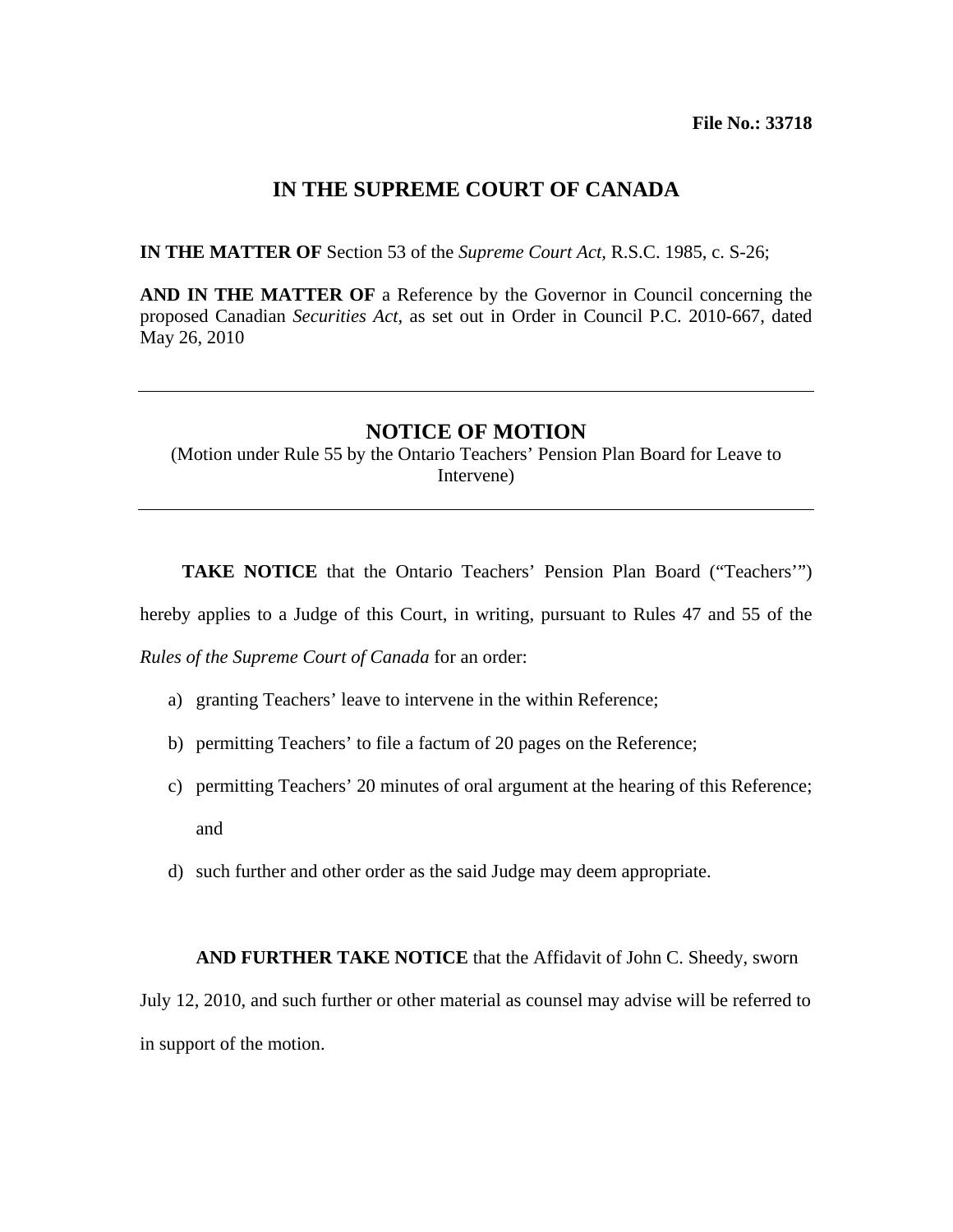**AND FURTHER TAKE NOTICE** that said motion shall be made on the following grounds:

- 1. Teachers' is a corporation without share capital continued under the *Teachers' Pension Act*, R.S.O. 1990, c. T.1, as amended;
- 2. Teachers' is responsible for investing approximately \$96.4 billion in net pension assets and administering the pensions of Ontario's approximately 289,000 active and retired teachers, and is the largest single-profession pension plan in Canada;
- 3. Teachers is one of the most significant institutional investors in the capital markets in Canada and it invests throughout the world. As such, it has direct knowledge of and experience in capital markets and the impact of securities regulatory regimes on capital markets and on investment decisions in particular;
- 4. Teachers' has regularly participated in the debate about Canada's securities regulatory regime and can offer an informed perspective on the pith and substance of the proposed Canadian *Securities Act*;
- 5. This Reference raises important issues that will directly affect the interests of Teachers' and other investors and participants in the Canadian securities market;
- 6. Teachers' has a useful and different perspective and special expertise and interest with respect to the issues in this Reference, and can offer this perspective to this Honourable Court on issues critical to the determination of the Reference;
- 7. There will be no undue prejudice or delay to the parties herein if Teachers' is granted leave to intervene;
- 8. Rules 47 and 55 of the *Rules of the Supreme Court of Canada*; and
- 9. Such further or other grounds as counsel may advise and this Court may permit.

2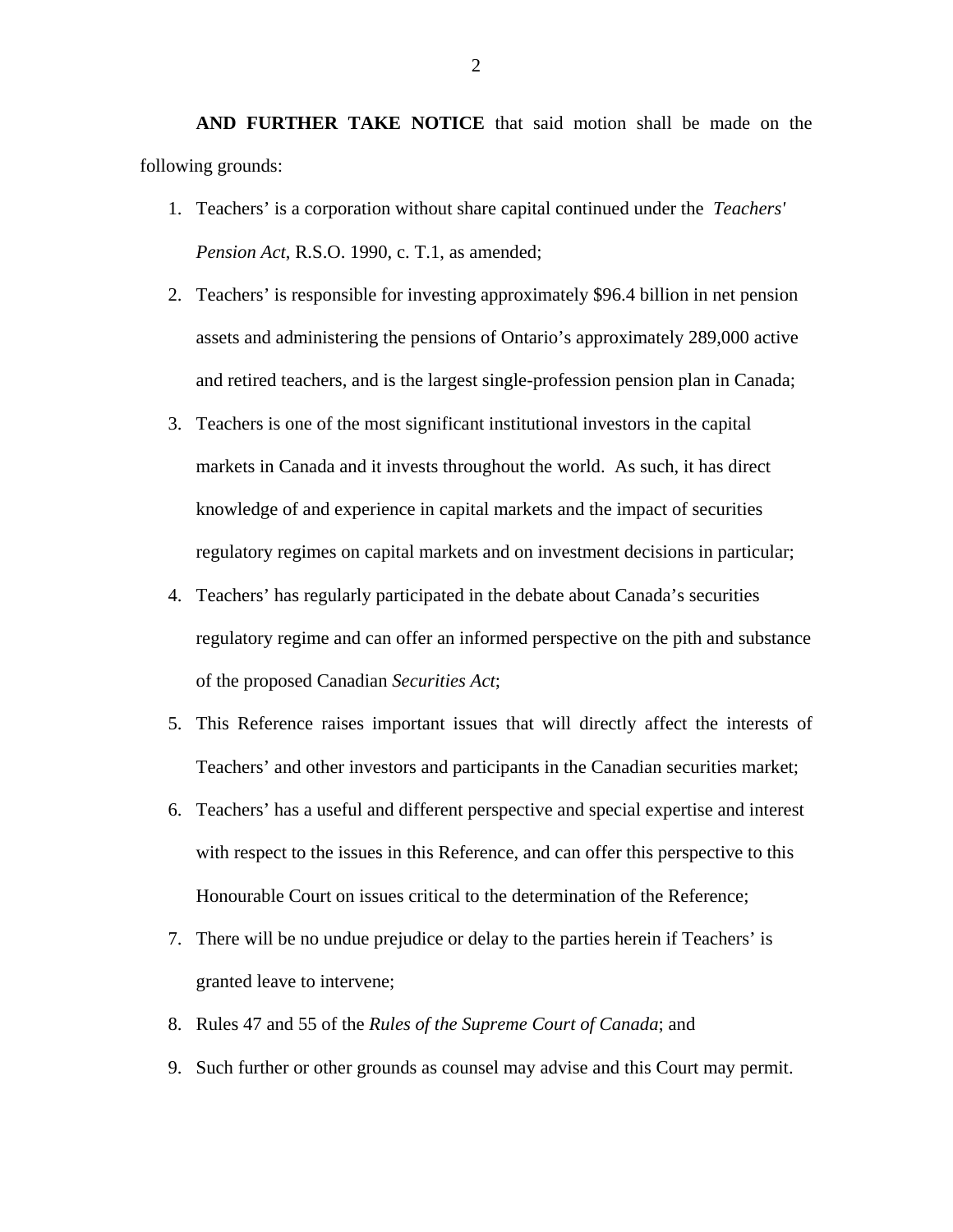Dated at Toronto, Ontario this 13<sup>th</sup> day of July, 2010.

| Kelley M. McKinnon / Brent J. Arnold      |
|-------------------------------------------|
| Gowling Lafleur Henderson LLP             |
| 1 First Canadian Place, 100 King Street   |
| West, Suite 1600                          |
| Toronto, ON M5X 1G5                       |
| Tel: (416) 862-4432                       |
| Fax: (416) 862-7661                       |
|                                           |
| Counsel for the Ontario Teachers' Pension |
| Plan                                      |

## **ORIGINAL TO: THE REGISTRAR**

**COPIES TO: Robert J. Frater and Peter W. Hogg, Q.C.**  Department of Justice Canada Room 1161, Bank of Canada 234 Wellington Street Ottawa, Ontario K1A 0H8 Tel: (613) 957-4763 Fax: (613) 954-1920 Email: Robert.frater@justice.gc.ca

Counsel for the Attorney General of Canada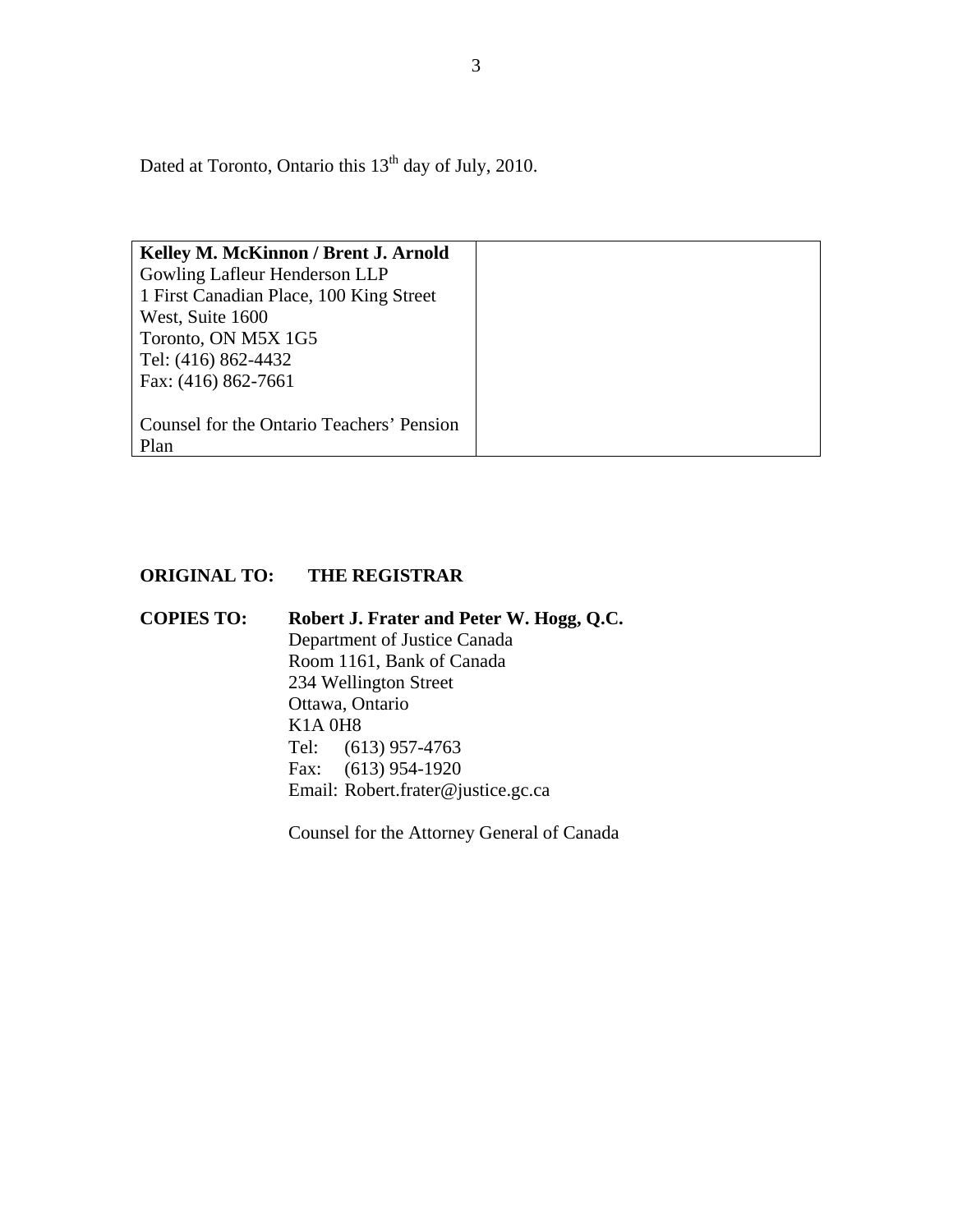**COPIES TO: Myles J. Kirvan** Deputy Attorney General of Canada **Per** : Robert J. Frater Department of Justice Canada Room 1161, Bank of Canada 234 Wellington Street Ottawa, Ontario K1A 0H8 Tel: (613) 957-4763 Fax: (613) 954-1920 Email: Robert.frater@justice.gc.ca

Solicitor for the Attorney General of Canada

**COPIES TO: Burke-Robertson** Barristers & Solicitors 70 Gloucester Street Ottawa, Ontario K2P 0A2 **Per :** Robert E. Houston, Q.C. Tel: (613) 236-9665 Fax: (613) 235-4430 Email: rhouston@burkerobertson.com

> Ottawa Agents for the Attorney General of British Columbia, Ontario, and Newfoundland & Labrador

**COPIES TO:** Gowling Lafleur Henderson LLP Barristers & Solicitors 2600 – 160 Elgin Street Ottawa, Ontario Per: Henry S. Brown, Q.C. / Brian A. Crane, Q.C. Tel: (613) 233-1781 / (613) 786-0107 Fax: (613) 563-9869 / (613) 788-3500 Email: henry.brown@gowlings.com / Brian.Crane@gowlings.com

> Ottawa Agents for the Attorneys General of Alberta, Saskatchewan, Manitoba, New Brunswick, Prince Edward Island, Nova Scotia, and the Minister of Justice for Northwest Territories, and Nunavut